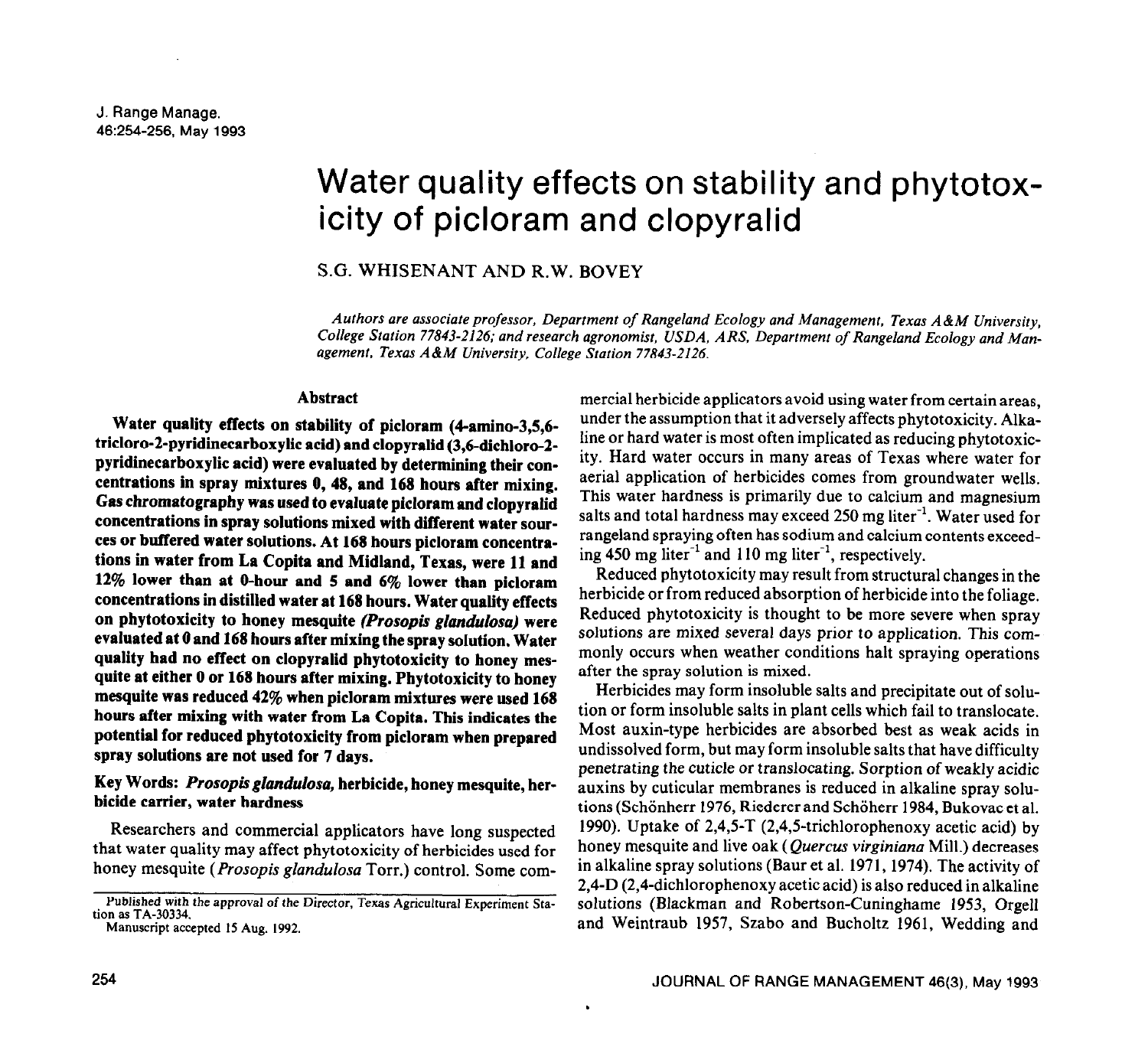Erickson 1957). Glyphosate [N-(phosphonomethyl)glycine] was less phytotoxic when applied in IO-mM solutions of CaClz, FeS04,  $Fe<sub>2</sub>(SO<sub>4</sub>)<sub>3</sub>$ , MgSO<sub>4</sub>, NaHCO<sub>3</sub>, Na<sub>2</sub>CO<sub>3</sub>, and ZnSO<sub>4</sub> than when applied in distilled water.

Picloram (4-amino-3,5,6-tricloro-2-pyridinecarboxylic acid) and clopyralid (3,6dichloro-2-pyridinecarhoxylic acid) are weakly acidic auxins regularly used for honey mesquite control in areas with alkaline and hard water. Despite the lack of data indicating clopyralid and picloram activity is adversely affected by water quality, commercial adjuvants are marketed to counteract detrimental properties of alkaline waters. The extent of water quality impacts on efficacy of rangeland herbicide applications is largely unknown. The objectives of this research were to determine the effect of water quality on the stability and phytotoxicity of clopyralid and picloram when used for control of honey mesquite.

# **Materials and Methods**

#### Plant Material

Honey mesquite plants were grown from seed in the greenhouse for 12 weeks in pots (12.7-cm diameter by 12.7-cm deep) containing a mixture of Bleiblerbille clay (fine, montmorillonitic Udic Pellustert), sand, and peat moss  $(1:1:1, v/v/v)$  from February to May 1990. Two plants were grown per pot and each had single woody stems averaging 36 cm tall with an average of 15 to 17 leaves per plant. Pots were randomly arranged in the greenhouse, watered daily to soil saturation, and a commercial fertilizer (13-13-13) applied at 0.85 g per pot. Daytime temperature was 25 to 30 $^{\circ}$  C, and night temperature was 20 to  $25^{\circ}$  C. Day length averaged 12 hours with  $775 \mu E m^{-2} s^{-1}$  photosynthetically active radiation (PAR) at midday.

## Comparison of Water Sources

Water samples were collected in April 1990 from 3 locations in Texas [Brazos (College Station), Midland (Midland), and Jim Wells (La Copita) counties]. Samples were stored in the dark at 5° C until used. Mesquite plants were treated with the monoethanolamine salt of clopyralid and the potassium salt of picloram applied to the foliage at  $0.6$  kg ae ha<sup>-1</sup> at  $0,48$ , and 168 hours after mixing. Applications were in 93 liters ha<sup>-1</sup>s using the various water sources and buffered solutions. Samples were tested for bicarbonate, boron, calcium, carbonate, iron, magnesium, nitrate, phosphate, potassium, sodium, sulfate, and zinc content.

## Prepared Ion Solutions

Using the results of the water analyses as a guide, aqueous solutions of  $CaCl<sub>2</sub>$ , MgSO<sub>4</sub>, and Na<sub>2</sub>CO<sub>3</sub> were prepared at concentrations of 1OmM and used to prepare additional spray mixtures. Foliar sprays of clopyralid or picloram were applied at 0.6 kg ha<sup>-1</sup> in 93 liters ha<sup>-1</sup> of water carrier in a laboratory spray chamber (Bouse and Bovey 1967) to pots containing honey mesquite in April and May 1990.

## Analytical Procedures

Clopyralid and picloram were extracted and analyzed from slight modification of published methods (Leitch and Fagg 1985, Cotterill 1978). The gas chromatograph was equipped with an electron capture detector (63Ni) operated at 300" C. The injector port temperature was 280" C and column temperatures were 140' C for clopyralid and 180' C for picloram. The 2-m column was packed with 3% OV210 on 80 to 100 mesh Supelcoport. Herbicide concentrations were determined by comparing peak areas with those of prepared standards. Clopyralid and picloram recovery averaged over 90% and they were easily detected to 0.05 mg liter-' of water.

#### **Treatment Analysis**

Sixty days after spraying, the response of treated plants to

picloram or clopyralid sprays mixed with the various water samples were evaluated by estimating the percentage of dead stem tissue on each plant. Plants with 100% dead stem tissue and no resprouts were considered dead. Six replications with 2 plants/replicate were used in a randomized block design. Data were subjected to analysis of variance and means were compared with Fisher's protected LSD at the 0.05 level of significance. The experiments were repeated and data pooled for statistical analysis.

## **Results and Discussion**

Ion concentration varied greatly between water sources, with Midland water containing the highest concentrations of calcium, magnesium, potassium, sodium, and sulfate and the lowest concentrations of bicarbonate and carbonate (Table 1). College Station water contained the highest bicarbonate concentrations and

#### Table 1. Ion concentrations **in water used to evaluate the effects of water quality on picloram and clopyralid stability and phytotoxicity.**

| Ions                                    | College Station | La Copita  | Midland |  |  |  |
|-----------------------------------------|-----------------|------------|---------|--|--|--|
|                                         |                 | (mg/liter) |         |  |  |  |
| Boron                                   | 0.25            | 0.84       | 0.32    |  |  |  |
| Calcium                                 | 3.30            | 19.40      | 114.00  |  |  |  |
| Iron                                    | 0.00            | 0.00       | 0.01    |  |  |  |
| Magnesium                               | 0.10            | 10.00      | 88.00   |  |  |  |
| Potassium                               | 1.99            | 7.88       | 17.90   |  |  |  |
| Sodium                                  | 195.00          | 288.00     | 468.00  |  |  |  |
| Zinc                                    | 0.01            | 0.01       | 0.01    |  |  |  |
| <b>Total Cations</b>                    | 200.40          | 325.00     | 688.10  |  |  |  |
| Bicarbonate                             | 407.35          | 289.85     | 94.00   |  |  |  |
| Carbonate                               | 11.56           | 15.41      | < 8.30  |  |  |  |
| Chloride                                | 46.00           | 224.00     | 675.00  |  |  |  |
| Nitrate                                 | 0.48            | 8.28       | 0.72    |  |  |  |
| Phosphorus                              | 0.10            | 0.10       | 0.10    |  |  |  |
| Sulfate                                 | 18.72           | 109.20     | 583.44  |  |  |  |
| <b>Total Anions</b>                     | 483.60          | 638.5      | 1352.40 |  |  |  |
| Hardness (mg $L^{-1}$ )                 | 3.42            | 35.76      | 258.69  |  |  |  |
| Specific conduc-<br>tivity $(s m^{-1})$ | 9.75            | 18.50      | 42.90   |  |  |  |
|                                         |                 |            |         |  |  |  |

the lowest boron, calcium, magnesium, potassium, sodium, and sulfate concentrations. La Copita water contained intermediate concentrations of most ions, but had the highest carbonate and nitrate levels. The highest pH occurred in water from La Copita and College Station.

Analyses of herbicide solutions at O-hours after mixing were included as a control or reference standard for the evaluation of changes in stability and phytotoxicity over time. Herbicide solutions mixed in distilled water also served as a control or reference standard against which we compared solutions 168 hours after mixing and those mixed in other water types. Each combination of water type-time concentration was compared against distilled water at the same time and against the same water source at other time periods. We believed the most conservative approach to identifying water-time combinations that may cause problems was to consider only those concentrations (in Table 2) differing from distilled water at the same post-mix time and differing from the same water type at other post-mix times.

Chromatographic analyses of herbicide solutions detected no differences in concentrations of either picloram or clopyralid immediately after mixing (Table 2). This indicated the herbicide solutions were similarly mixed and not immediately affected by water quality. Additional chromatographic analyses found that distilled water had no effect on either picloram or clopyralid stability after 168 hours (Table 2). Clopyralid solutions were generally